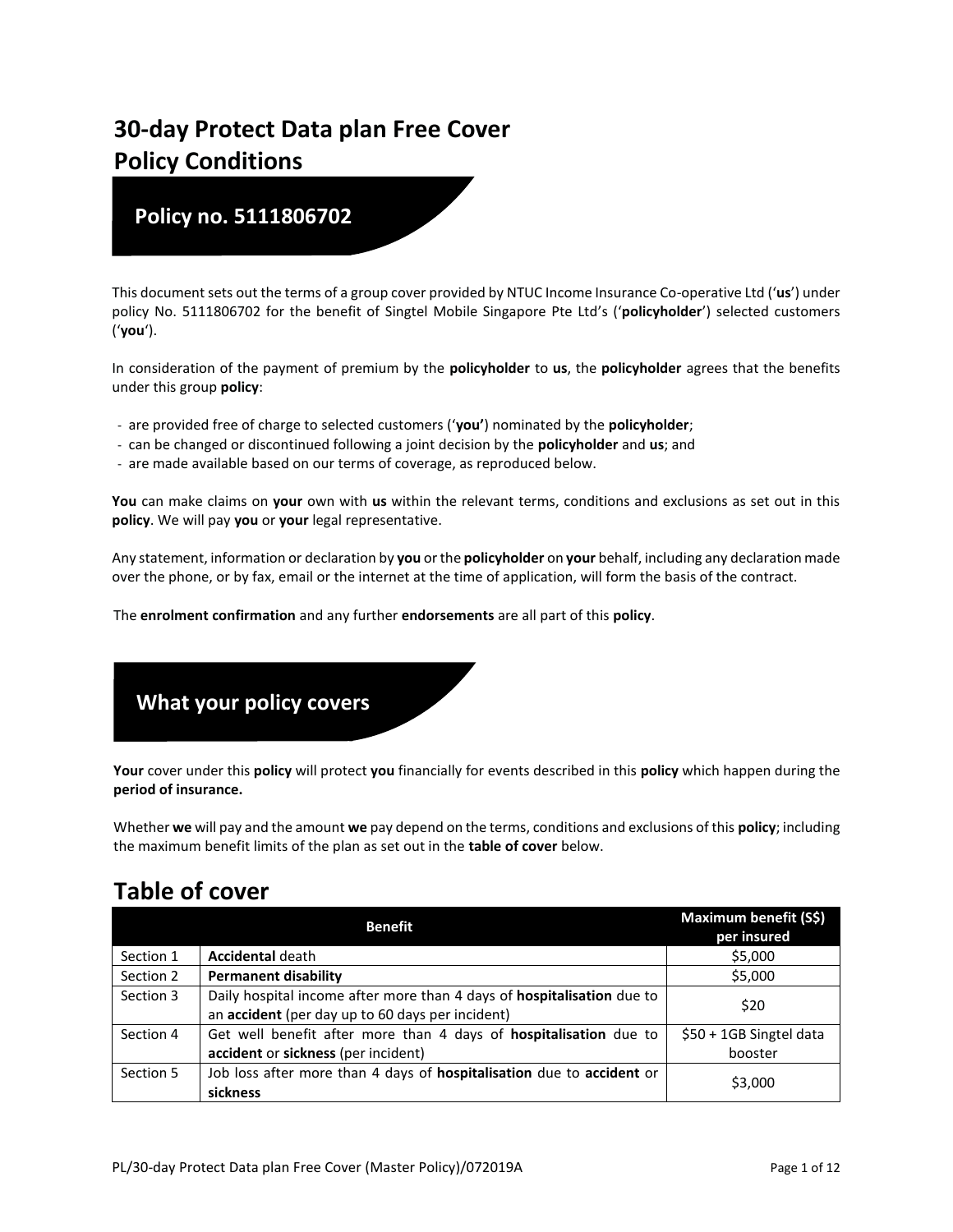# **Eligibility**

Cover under this **policy** is only available to **you** if:

- **you** are a Singaporean, Singapore permanent resident; or an individual holding a valid Singapore identification document such as an Employment Pass, Work Permit, Long Term Visit Pass or Student Pass;
- **you** are between 16 and 85 years of **age**;
- **your** application for cover under this **policy** has been approved by **us** and the **policyholder**; and
- the premium for **your** cover under this **policy** has been fully paid by the **policyholder**.

# **Definitions**

**Act of terrorism** means an act (which may include using or threatening force or violence) by any person or group, committed for political, religious, ideological or similar purposes, with the aim of influencing any government or to put the public, or any section of the public, in fear.

Robberies or other criminal acts mainly committed for personal gain and acts arising mainly as a result of personal relationships will not be considered as an **act of terrorism**. **Act of terrorism** also includes any act which is confirmed by the relevant government as an **act of terrorism**. Using nuclear, chemical or biological substances or weapons as a means of force or violence will also be considered an **act of terrorism**.

**Accident** or **accidental** means a sudden, violent, unexpected and external event which happens during the **period of insurance** and which must be the only cause of **injury**.

**Age** means **your** current **age** at the start date of the **period of insurance**.

**Endorsement** means an authorised amendment to this **policy** or cover under this **policy**.

**Enrolment confirmation** means the SMS sent to **your** registered mobile number which proves that **you** are covered under this **policy**, listing among other things, the **period of insurance** and the **start date**.

**Family member** means **your** husband or wife, children, parents, siblings, parents-in-law, brothers-in-law, sisters-inlaw, grandparents, grandparents-in-law, daughters-in-law, sons-in-law or grandchildren.

**Home country** means the country of **your** nationality.

**Hospital** means an establishment which is registered under the relevant national laws and regulations to care for and treat sick and injured people as bed-paying patients and which:

- has organised facilities for diagnosis, treatment and major surgery;
- provides nursing services by registered nurses 24 hours a day;
- is under the supervision of one or more **medical practitioners**; and
- is not mainly a clinic, a secure place to care for alcoholics or drug addicts, a nursing or rest or convalescent home or a home for the elderly or similar establishment.

**Hospitalised** or **hospitalisation** means staying at least 24 hours in a row in a **hospital** as a bed patient on the advice of, and under the regular care and attendance of, a **medical practitioner** and for which the **hospital** made a room and board charge.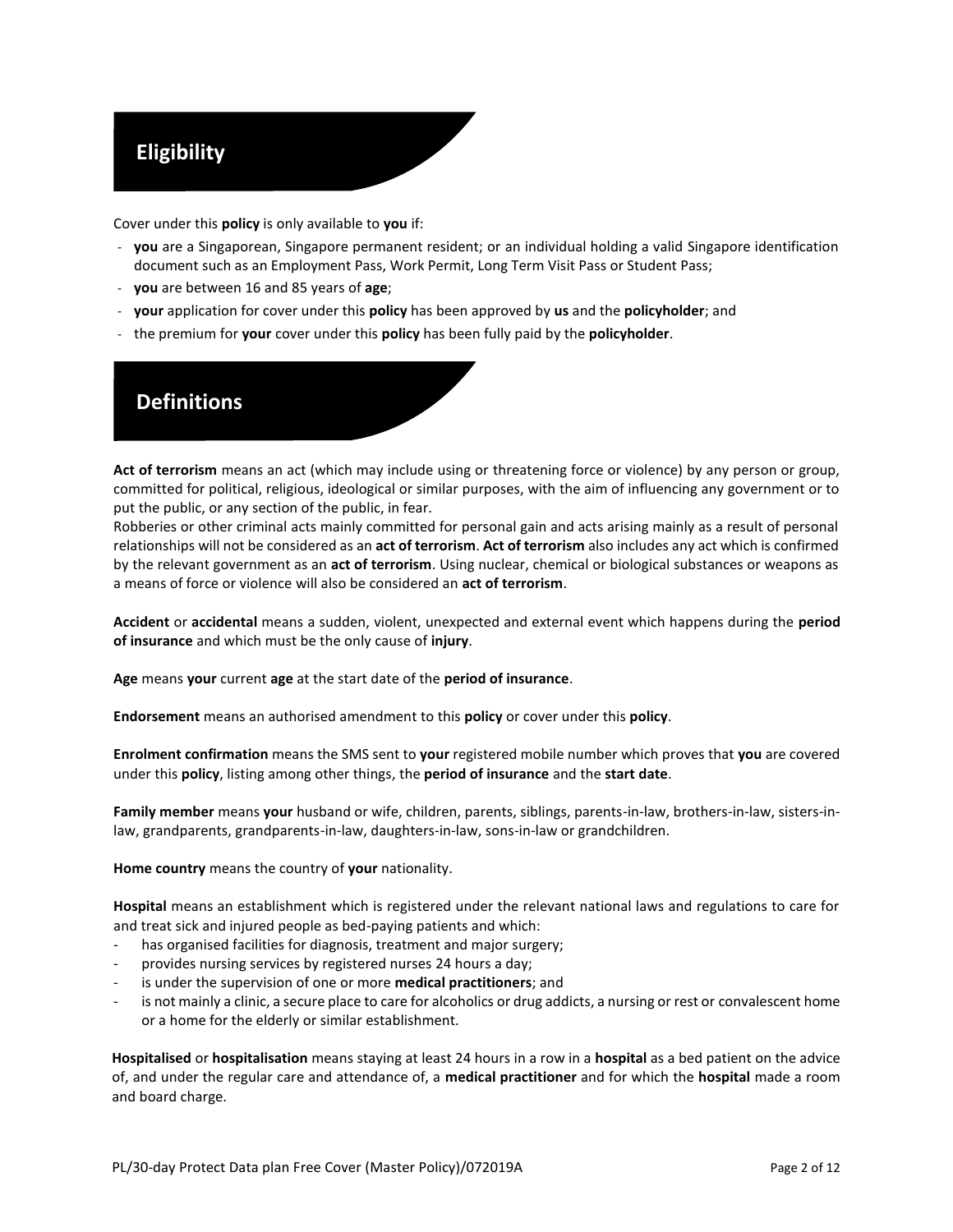**Injury** means damage or harm caused to **your** body during the **period of insurance** and which is caused only by an **accident**, and no other cause or condition.

**Known event** means any situation or incident which threatens or affects **your** employment, that **you** were aware of or could reasonably have been expected to know before **you** applied for cover under this **policy**.

**Losing** means **permanent** and total loss of use or loss by having part of the body cut or torn off (as listed in the scale of compensation table), as confirmed by **our medical practitioner**.

**Losing hearing** means **permanent** and total loss of hearing, as confirmed by **our medical practitioner**.

**Losing a limb** means **permanent** and total loss of, or loss of use of, a hand at or above the wrist or a foot at or above the ankle. This must be confirmed by **our medical practitioner**.

**Losing sight** means total and **permanent** loss of use of an eye which means **you** are absolutely blind in that eye and which is beyond cure either by surgical or other treatment. This must be confirmed by **our medical practitioner**.

**Losing speech** means **permanent** and total loss of the ability to speak and which is beyond cure either by surgical or other treatment, as confirmed by **our medical practitioner**.

**Medical practitioner** means any person registered and legally qualified as a doctor by a medical degree in Western medicine and authorised by Singapore's medical licensing authority to provide medical or surgical service within the scope of their licence and training. The **medical practitioner** should not be **you**, **your family member**, partner, business partner, employer, employee or agent.

**Period of insurance** means a 30-day period of cover under this **policy** from the **start date** as **indicated in the enrolment confirmation** to **you**.

**Permanent** means having lasted 12 consecutive months and at the expiry of that period, being beyond hope of improvement.

**Permanently disabled** or **permanent disability** means suffering from one of the items of disablement listed in the scale of compensation table under Section 2 of Benefits in this **policy**, and which was caused only by an **accident**, as long as:

- the disability lasts for 12 months in a row from the date of **accident**; and
- **our medical practitioner** confirms that it is not going to improve after 12 months.

**Permanent total disability** means total disability caused only by an **accident.** The total disability lasts for 12 months in a row from the date of **accident** and **our medical practitioner** confirms that it is not going to improve after 12 months and, whichever applies:

- stops **you** from working in any job for a salary or wage, or stops **you** from carrying out any business whatsoever for the rest of **your** life; or
- results in **you** being permanently bedridden where **you** are permanently confined to **your** bed because of **your injury**; or
- results in **you** being totally paralysed where **you** are totally unable to move **your** arms and legs.

**Policy** means this document with document # 5111806702 which is issued to the **policyholder**, including any **endorsements we** have issued, and the **enrolment confirmation**.

**Policyholder** means Singtel Mobile Singapore Pte Ltd.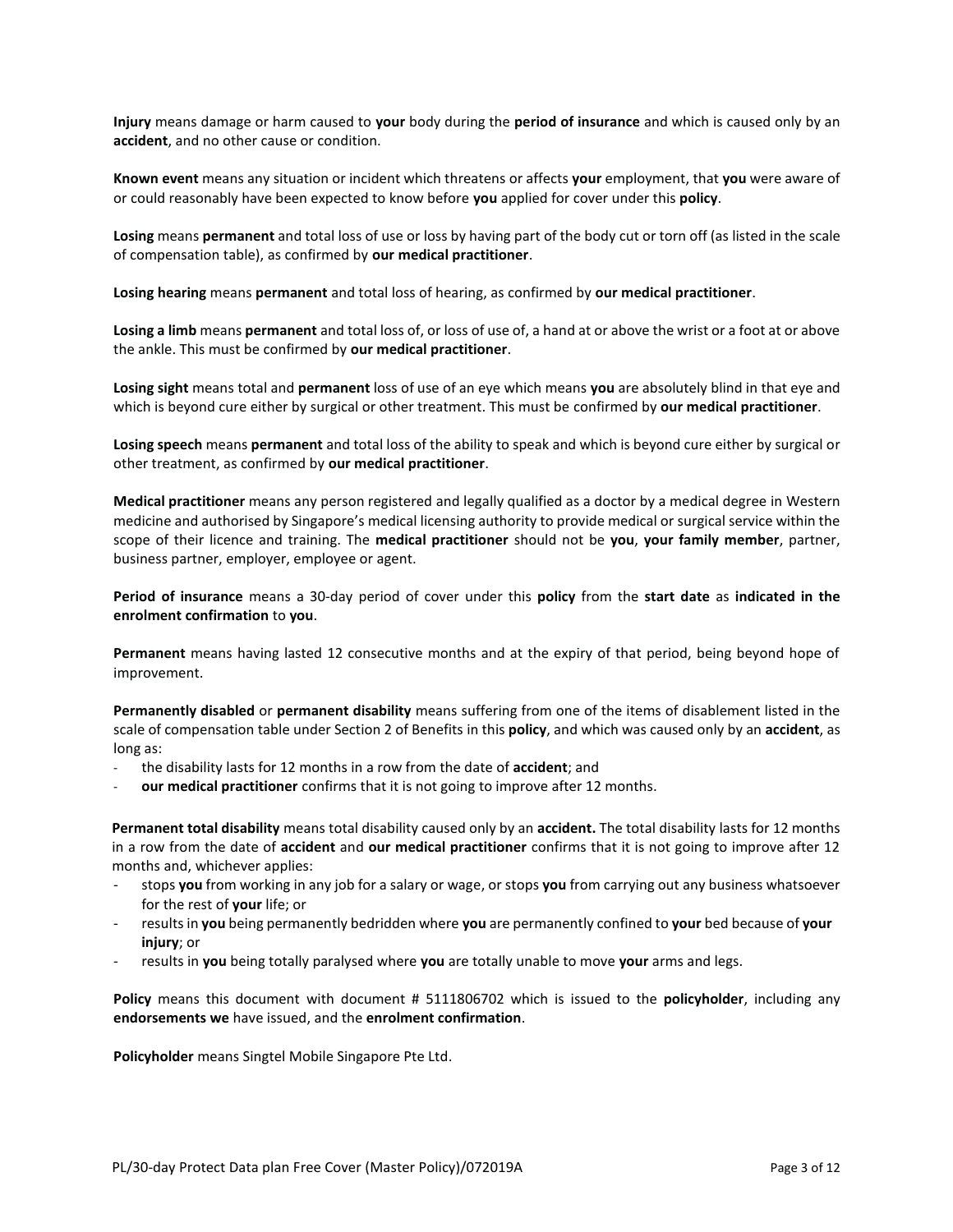**Pre-existing medical condition** means any injury or sickness, including any complications which may arise:

- which **you** knew or should reasonably know; based on symptoms which existed before the start of the **period of insurance**;
- which you received diagnosis, consultation, medical treatment or prescribed drugs for within 12 months before the start of the **period of insurance**; or
- for which **you** have been asked to get medical treatment or medical advice by a **medical practitioner** within 12 months before the start of the **policy**.

**Prohibited person** means a person or entity who is, or who is **related** to a person or entity:

- subject to laws, regulations or sanctions administered by any inter-government, government, regulatory or law enforcement authorities of any country, which will prohibit or restrict **us** from providing insurance or carrying out any transaction under this policy, or
- who is involved in any terrorist or illegal activities or placed on sanctions listing or issued with freezing order.

**Related** includes relationships such as parent, step-parent, child, step-child, adopted child, spouse, sibling, stepsibling, adopted sibling, parent-in-law, child-in-law, sibling-in-law, cousin, uncle, aunt, grandparents, niece, nephew, grandchild, employee, employer, associate, parent company, subsidiary and shareholder.

**Relevant person** includes persons and entities such as the **policyholder**, insured person, trustee, settlor, beneficiary, assignee, nominee, payee, mortgagee, financier of the application/policy, and in relation to an entity, its director, partner, manager, person having executive authority, authorised signatory, shareholder or beneficial owner.

**Sickness** means worsening physical health during the **period of insurance** and is not caused by an **accident**, for which **you** need the treatment of a **medical practitioner**.

**Start date** means the date of commencement of **your** cover under this **policy** as shown in the **enrolment confirmation.**

**Table of cover** means the table showing the list of benefits **we** will pay for each benefit while this **policy** is in force. It will depend on the terms, conditions, limits, exclusions and qualifications of this **policy**.

**We**, **our**, **us**, and **Income** means NTUC Income Insurance Co-operative Limited.

**You, your,** and **yours** means the individual nominated by the **policyholder** to be covered under this **policy** and who meets the eligibility requirements as stated in this **policy.**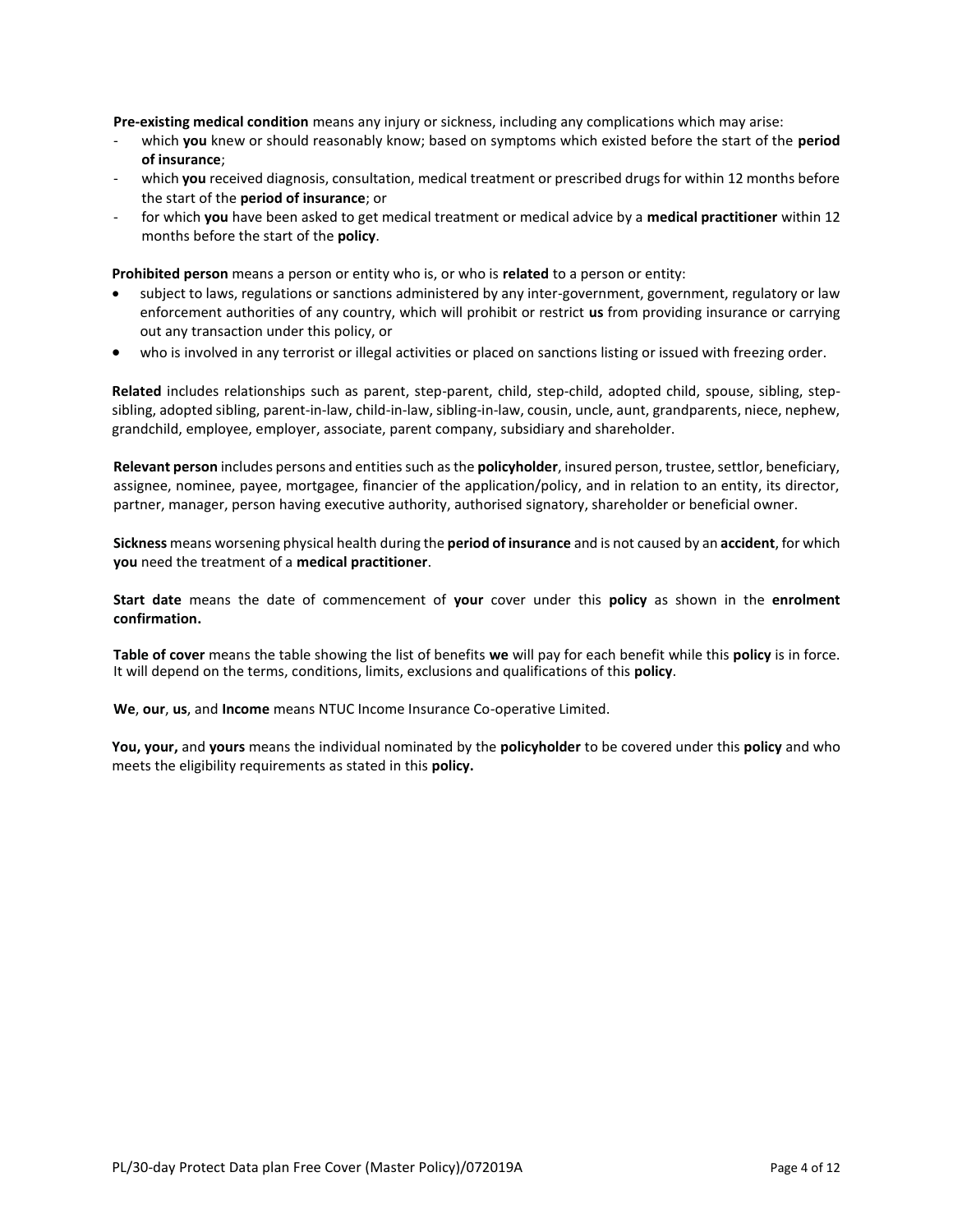# **Benefits**

<span id="page-4-1"></span><span id="page-4-0"></span>

| Section 1 - Accidental death                                                                                                             |                                                                                                                                                                                                                                                                          |                                                                                                                                                                                                                                                                                                                             |  |  |
|------------------------------------------------------------------------------------------------------------------------------------------|--------------------------------------------------------------------------------------------------------------------------------------------------------------------------------------------------------------------------------------------------------------------------|-----------------------------------------------------------------------------------------------------------------------------------------------------------------------------------------------------------------------------------------------------------------------------------------------------------------------------|--|--|
| When we will pay                                                                                                                         | What we pay                                                                                                                                                                                                                                                              | What we do not pay                                                                                                                                                                                                                                                                                                          |  |  |
| If you are involved in an<br>Α<br>accident and due only to this<br>accident, you die within 30<br>days from the date of the<br>accident. | We will pay the maximum limits<br>1<br>as shown in the table of cover.<br>A claim can only be made under<br>2<br>either section 1 or 2 for the<br>same event but not under both.                                                                                         | Besides the general exclusions<br>listed in part 3 of the general<br>conditions, we will also not pay for<br>the following, or if loss or liability is<br>directly or indirectly caused by the<br>following.                                                                                                                |  |  |
|                                                                                                                                          | 3<br>will<br>We<br>reduce<br>any<br>compensation<br>due<br>for<br>accidental<br>death<br>by<br>any<br>which<br>payment<br>we<br>have<br>already made for a permanent<br>disability suffered by you under<br>the scale of compensation<br>within the period of insurance. | 1<br>Death<br>caused<br>directly<br>or<br>indirectly by sickness and not<br>by an injury. For example, we<br>will not pay a claim if you die<br>from a heart attack.<br>Death<br>caused<br>directly<br>2<br>or<br>indirectly by any physical<br>disability which existed before<br>the start of the period of<br>insurance. |  |  |
| Section 2 - Permanent disability                                                                                                         |                                                                                                                                                                                                                                                                          |                                                                                                                                                                                                                                                                                                                             |  |  |
| When we will pay<br>If you are involved in an<br>Α                                                                                       | What we pay<br>We will pay based on the scale<br>$\mathbf{1}$                                                                                                                                                                                                            | What we do not pay<br>Besides the general exclusions                                                                                                                                                                                                                                                                        |  |  |
| accident and due only to this<br>accident,<br>you<br>become<br>permanently disabled within<br>30 days from the date of the<br>accident.  | of compensation table below,<br>up to the maximum limits as<br>shown in the table of cover.<br>A claim can only be made under<br>2<br>either section 1 or 2 for the                                                                                                      | listed in part 3 of the general<br>conditions, we will also not pay for<br>the following, or if loss or liability is<br>directly or indirectly caused by the<br>following.                                                                                                                                                  |  |  |
|                                                                                                                                          | same event but not under both.                                                                                                                                                                                                                                           | 1<br>Permanent disability caused<br>indirectly<br>directly<br>or<br>by<br>sickness and not by an injury.<br>For example, we will not pay a<br>if<br>become<br>claim<br>vou<br>permanently disabled after<br>suffering a stroke.                                                                                             |  |  |
|                                                                                                                                          |                                                                                                                                                                                                                                                                          | Permanent disability caused<br>2<br>directly or indirectly by any<br>physical<br>disability<br>which<br>existed before the start of the<br>policy.                                                                                                                                                                          |  |  |
|                                                                                                                                          |                                                                                                                                                                                                                                                                          | Extra compensation for any<br>3<br>specific item which is part of a<br>greater item due under this<br>period<br>of<br>insurance.<br>For                                                                                                                                                                                     |  |  |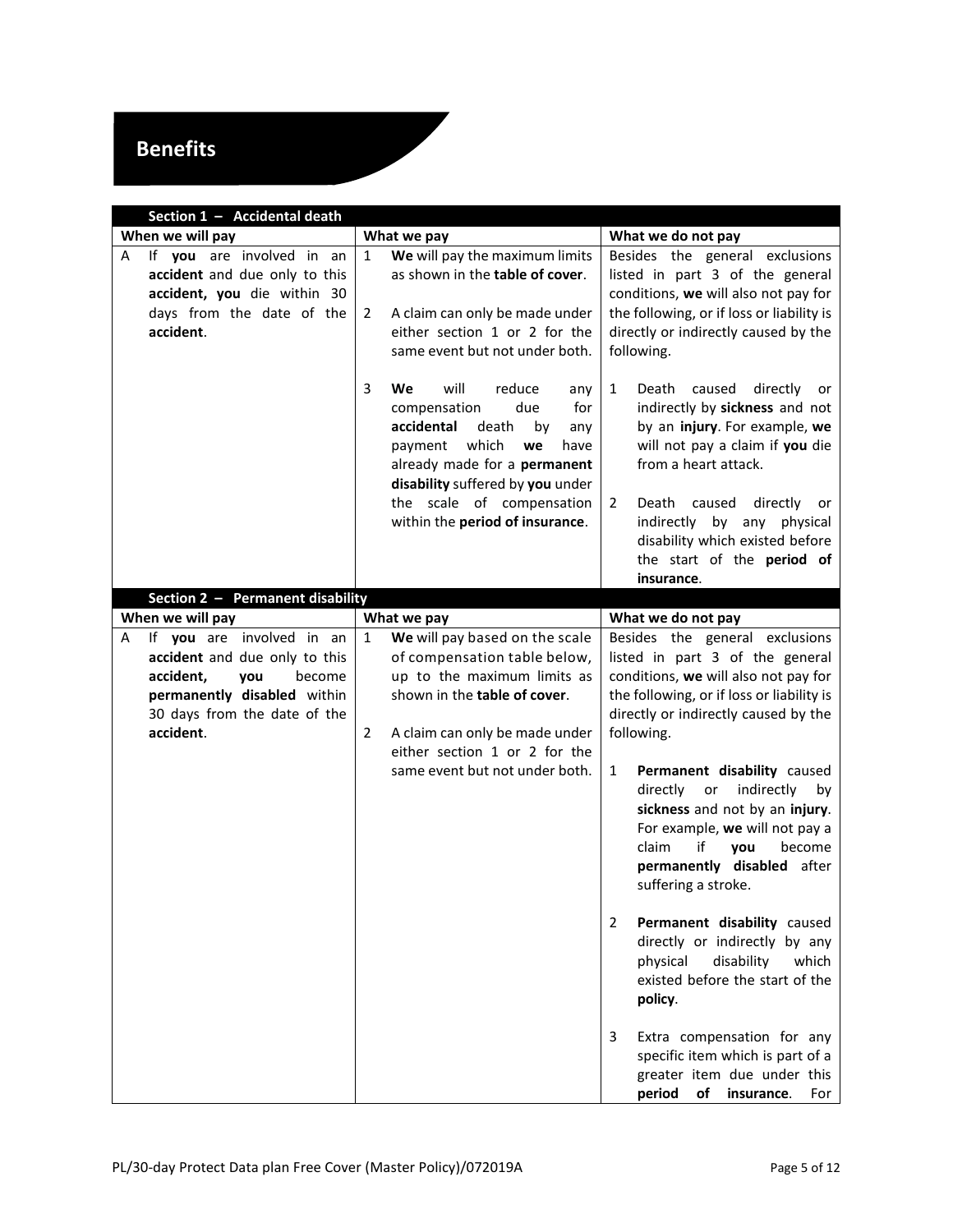<span id="page-5-0"></span>

|                                                                                                                                                                                                                                                            | <b>Scale of compensation table</b>                           |                                                                                                               | example, if payment is made<br>for the loss of upper limb, we<br>will not pay again for the loss<br>or finger or thumb.                                                                                                                    |
|------------------------------------------------------------------------------------------------------------------------------------------------------------------------------------------------------------------------------------------------------------|--------------------------------------------------------------|---------------------------------------------------------------------------------------------------------------|--------------------------------------------------------------------------------------------------------------------------------------------------------------------------------------------------------------------------------------------|
| Item                                                                                                                                                                                                                                                       |                                                              | <b>Description of disability</b>                                                                              | Percentage of sum insured as<br>shown in the table of cover                                                                                                                                                                                |
| a.                                                                                                                                                                                                                                                         | <b>Permanent total disability</b>                            |                                                                                                               | 100%                                                                                                                                                                                                                                       |
| b.                                                                                                                                                                                                                                                         | Losing sight of both eyes                                    |                                                                                                               | 100%                                                                                                                                                                                                                                       |
| c.                                                                                                                                                                                                                                                         | Losing two limbs                                             |                                                                                                               | 100%                                                                                                                                                                                                                                       |
| d.                                                                                                                                                                                                                                                         |                                                              | Losing sight of one eye, except perception of light                                                           | 50%                                                                                                                                                                                                                                        |
| e.                                                                                                                                                                                                                                                         | Losing one limb                                              |                                                                                                               | 50%                                                                                                                                                                                                                                        |
| f.                                                                                                                                                                                                                                                         | Losing speech                                                |                                                                                                               | 50%                                                                                                                                                                                                                                        |
| g.                                                                                                                                                                                                                                                         | Losing hearing in both ears                                  |                                                                                                               | 50%                                                                                                                                                                                                                                        |
| h.                                                                                                                                                                                                                                                         |                                                              | Losing four fingers and thumb of one hand                                                                     | 50%                                                                                                                                                                                                                                        |
|                                                                                                                                                                                                                                                            | <b>Third Degree Burns</b>                                    |                                                                                                               |                                                                                                                                                                                                                                            |
| i.                                                                                                                                                                                                                                                         |                                                              | Head - Damage as a percentage of total body surface area                                                      |                                                                                                                                                                                                                                            |
|                                                                                                                                                                                                                                                            | equal to or greater than 8%;<br>$\qquad \qquad \blacksquare$ | equal to or greater than 5% but less than 8%; or                                                              | 100%<br>75%                                                                                                                                                                                                                                |
|                                                                                                                                                                                                                                                            |                                                              | equal to or greater than 2% but less than 5%                                                                  | 50%                                                                                                                                                                                                                                        |
| j.                                                                                                                                                                                                                                                         |                                                              | Body - Damage as a percentage of total body surface area                                                      |                                                                                                                                                                                                                                            |
|                                                                                                                                                                                                                                                            | equal to or greater than 20%                                 |                                                                                                               | 100%                                                                                                                                                                                                                                       |
|                                                                                                                                                                                                                                                            |                                                              | equal to or greater than 15% but less than 20%                                                                | 75%                                                                                                                                                                                                                                        |
|                                                                                                                                                                                                                                                            |                                                              | equal to or greater than 10% but less than 15%                                                                | 50%                                                                                                                                                                                                                                        |
|                                                                                                                                                                                                                                                            |                                                              | We will not pay any compensation if the disability is not listed in the scale of compensation table.          |                                                                                                                                                                                                                                            |
|                                                                                                                                                                                                                                                            |                                                              | The total of all percentages of the sum insured due under this section will not be more than 100%.            |                                                                                                                                                                                                                                            |
| When we will pay                                                                                                                                                                                                                                           |                                                              | Section 3 - Daily hospital income after more than 4 days of hospitalisation due to an accident<br>What we pay | What we do not pay                                                                                                                                                                                                                         |
| Α                                                                                                                                                                                                                                                          | If you are hospitalised on the                               | We will pay a daily benefit, as<br>$\mathbf{1}$                                                               | Besides the general exclusions                                                                                                                                                                                                             |
| advice                                                                                                                                                                                                                                                     | of<br>medical<br>a                                           | shown in the table of cover, for                                                                              | listed in part 3 of the general                                                                                                                                                                                                            |
| practitioner for more than 4                                                                                                                                                                                                                               |                                                              | each complete 24-hour period                                                                                  | conditions, we will also not pay for                                                                                                                                                                                                       |
|                                                                                                                                                                                                                                                            | full days due to an accident.                                | that you are hospitalised in the                                                                              | the following, or if loss or liability is                                                                                                                                                                                                  |
| This benefit will end once you<br>leave the hospital.                                                                                                                                                                                                      |                                                              | hospital as a bed patient, up to<br>60 days for every accident.<br>We will only pay one claim<br>2            | directly or indirectly caused by the<br>following.                                                                                                                                                                                         |
| For any subsequent period of<br>hospitalisation caused by the<br>same accident, or related<br>cause, we will add the number<br>of days of hospital stay for the<br>same accident, unless the<br>periods of hospitalisation are<br>at least 2 months apart. |                                                              | under this benefit for each<br>accident.                                                                      | Hospitalisation caused directly<br>1<br>or indirectly by sickness and<br>not by an injury. For example,<br>we will not pay a claim if you<br>are hospitalised due to a heart<br>attack.<br>Hospitalisation of 4 full days or<br>2<br>less. |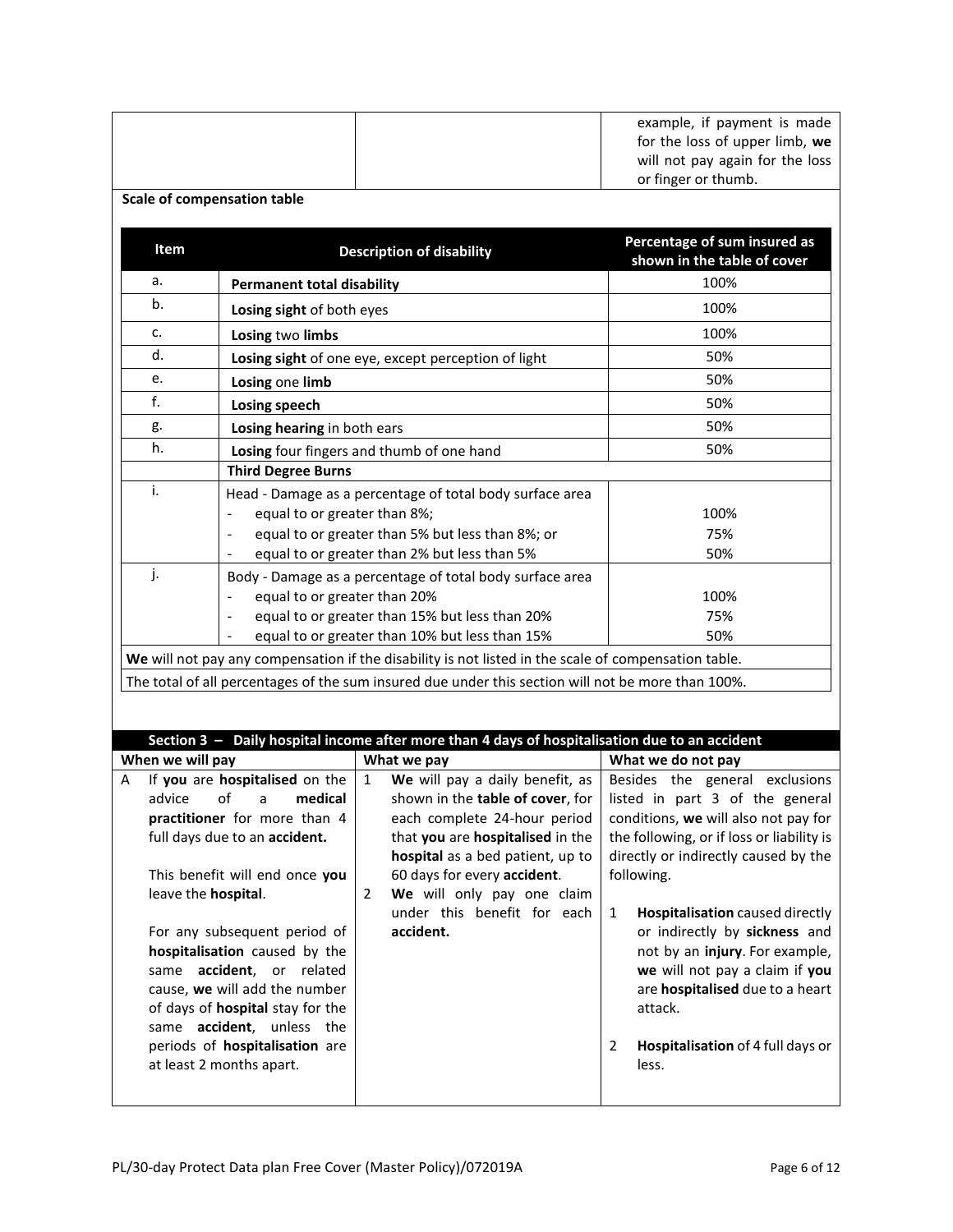<span id="page-6-1"></span><span id="page-6-0"></span>

| Section 4 - Get well benefit after more than 4 days of hospitalisation due to accident or sickness                                                                                                                                                                                                                                                                                                                                                                                                                                                                                                                       |                                                                                                                                                                                                                                                                                              |                                                                                                                                                                                                                                                                                                                                                                                                                                                                                                                                                              |  |  |
|--------------------------------------------------------------------------------------------------------------------------------------------------------------------------------------------------------------------------------------------------------------------------------------------------------------------------------------------------------------------------------------------------------------------------------------------------------------------------------------------------------------------------------------------------------------------------------------------------------------------------|----------------------------------------------------------------------------------------------------------------------------------------------------------------------------------------------------------------------------------------------------------------------------------------------|--------------------------------------------------------------------------------------------------------------------------------------------------------------------------------------------------------------------------------------------------------------------------------------------------------------------------------------------------------------------------------------------------------------------------------------------------------------------------------------------------------------------------------------------------------------|--|--|
| When we will pay                                                                                                                                                                                                                                                                                                                                                                                                                                                                                                                                                                                                         | What we pay                                                                                                                                                                                                                                                                                  | What we do not pay                                                                                                                                                                                                                                                                                                                                                                                                                                                                                                                                           |  |  |
| If you have recovered well and<br>A<br>are fit to resume work on the<br>advice<br>of<br>medical<br>a<br>after<br>practitioner<br>being<br>hospitalised for more than 4<br>full days due to an accident or<br>sickness.                                                                                                                                                                                                                                                                                                                                                                                                   | We will pay the cash benefit as<br>$\mathbf{1}$<br>shown in the table of cover.<br>We will only pay one claim<br>under this benefit for each<br>accident or sickness.<br>$\overline{2}$<br>A claim can only be made under<br>either section 4 or 5 for the<br>same event but not under both. | The general exclusions listed in part<br>3 of the general conditions.                                                                                                                                                                                                                                                                                                                                                                                                                                                                                        |  |  |
|                                                                                                                                                                                                                                                                                                                                                                                                                                                                                                                                                                                                                          | Section 5 - Job loss after more than 4 days of hospitalisation due to accident or sickness                                                                                                                                                                                                   |                                                                                                                                                                                                                                                                                                                                                                                                                                                                                                                                                              |  |  |
| When we will pay                                                                                                                                                                                                                                                                                                                                                                                                                                                                                                                                                                                                         | What we pay                                                                                                                                                                                                                                                                                  | What we do not pay                                                                                                                                                                                                                                                                                                                                                                                                                                                                                                                                           |  |  |
| involuntarily<br>١f<br>vou<br>A<br>are<br>unemployed for at least 30<br>days solely because you are no<br>longer medically fit to take on<br>any form of employment with<br>your employer after being<br>hospitalised for more than 4<br>full days due to an accident or<br>sickness.<br>You must provide a letter of<br>termination from your employer<br>showing the reason for termination.<br>You must not be offered alternative<br>employment<br>in<br>a<br>subsidiary,<br>affiliated or associated company of<br>your employer, or a company<br>working with your employer within<br>1 year from the date of your | We will pay the cash benefit as<br>$\mathbf{1}$<br>shown in the table of cover.<br>2<br>A claim can only be made under<br>either section 4 or 5 for the<br>same event but not under both.                                                                                                    | Besides the general exclusions<br>listed in part 3 of the general<br>conditions, we will also not pay for<br>the following, or if loss or liability is<br>directly or indirectly caused by the<br>following.<br>Termination of employment<br>1<br>due to any reason other than<br>you no longer being medically<br>fit to perform the major duties<br>connected<br>with<br>your<br>employment.<br>$\overline{2}$<br>You choosing not to continue<br>with your employment, or<br>choosing not take on an<br>alternative position offered by<br>your employer. |  |  |
| termination.<br>If you have more than one<br>employer, this benefit is only<br>applicable<br>main<br>to<br>your<br>employment, i.e. the employment<br>which contributes the majority of<br>your monthly salary.                                                                                                                                                                                                                                                                                                                                                                                                          |                                                                                                                                                                                                                                                                                              | 3<br>You being self-employed, or<br>engaged<br>in<br>casual<br>employment,<br>temporary<br>assignments, or odd-jobs.<br>Expiration<br>employment<br>4<br>of<br>resignation<br>contract,<br>or<br>retirement.                                                                                                                                                                                                                                                                                                                                                 |  |  |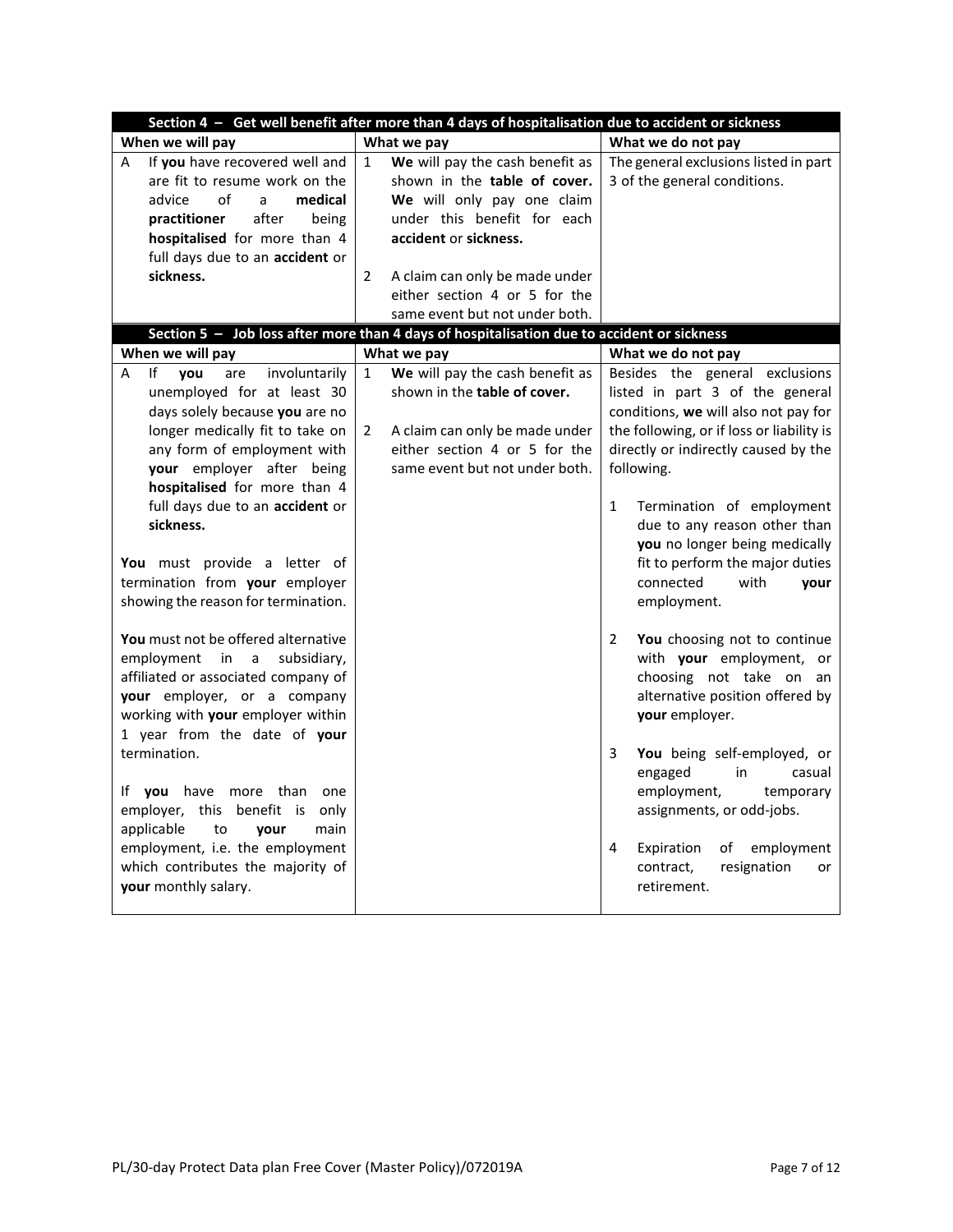# **General Conditions**

### **1. Geographic scope**

This **policy** covers **you** both in and outside of Singapore; except when you are in **your home country** for periods exceeding thirty days at any one time.

### **2. Benefit Extensions**

#### **a. Exposure**

If **you** suffer an **injury** or die because **you** were exposed to natural elements due to an **accident**, **we** will pay up to the limit shown in the relevant section in the **table of cover**.

#### **b. Suffocation by smoke, poisonous fumes, gas or drowning**

If **you** suffer an **injury** or die from **accidentally** breathing in smoke, poisonous fumes, gas or by drowning during the **period of insurance**, **we** will pay up to the limit described in the relevant section as shown in the **table of cover**. This extension is only valid if the event does not arise because of **your** deliberate act.

### <span id="page-7-0"></span>**3. General Exclusions**

This **policy** does not cover claims for loss or liability directly or indirectly caused by or arising from the following.

#### **a** Any **known event**.

- **b You** deliberately injuring yourself, committing suicide or attempted suicide while sane or insane, **your** criminal act, provoked assault, deliberate acts or putting yourself in danger (unless **you** are trying to save human life).
- **c** The effect or influence of alcohol or drugs.
- **d** Pregnancy, childbirth, abortion, miscarriage or all complications or death arising from these conditions,
- **e** Mental problems or insanity.
- **f** Sexually transmitted infections, human immunodeficiency virus (HIV) or any HIV-related illness including acquired immunity deficiency syndrome (AIDS) or any mutant derivatives or variations of this however they are caused.
- **g Pre-existing medical conditions** or physical problems which existed before the **start date**.
- **h You** taking part in flying or other aerial activities except as a fare-paying passenger in a licensed passengercarrying aircraft.
- **i You** taking part in any kind of speed contest or racing (other than on foot).
- **j You** taking part in any dangerous activities or sports including caving, potholing, rock climbing (except on manmade walls) or mountaineering which involves using ropes, any underwater activities involving underwater breathing apparatus, sky diving, cliff diving, bungee jumping, BASE (building, antenna, span, earth) jumping, paragliding, hang-gliding, parachuting, white-water rafting, dragon boating, hunting, horse riding, polo show, jumping, mountain biking unless **we** have otherwise agreed in writing, but not including the following activities carried out for leisure purpose under the supervision of a licensed guide or instructor: hot-air ballooning, ice or winter sports, hiking or trekking if done outside Singapore.
- **k** The consequence of any **act of terrorism**, war, revolution or any similar event.
- **l** Radioactivity or damage from any nuclear fuel, material or waste.
- **m You** failing to take reasonable efforts to avoid **injury** or minimize claims under this **policy**.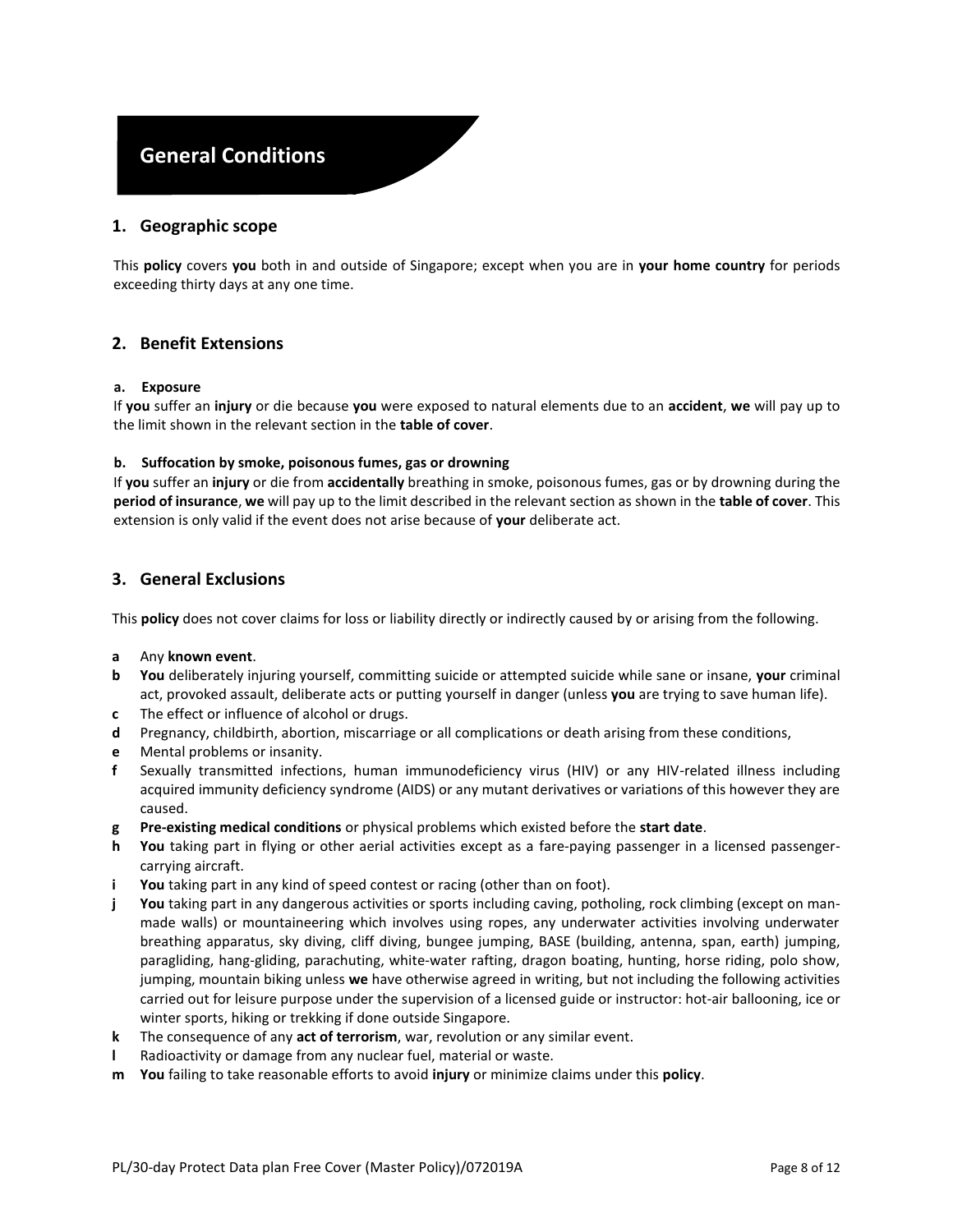**n You** taking part in any naval, military or air forces services or training or taking part in operations of an offensive nature planned or carried out by the civil or military authorities.

If **we** refuse to pay a claim as a result of any of the exclusions listed above and **you** disagree with **our** decision, **you**  are responsible for proving that **we** are legally responsible for the claim. If any part of any exclusion is found to be invalid or **we** cannot enforce it, it will not affect the rest of the exclusions.

#### <span id="page-8-0"></span>**4. Premium payment warranty**

Any premium due for **your** cover under this **policy** must be paid by the **policyholder** and actually received in full by **us** within 60 days of **your start date** of cover**.** 

In the event that any premium due is not paid and actually received in full by **us** within the 60-day period referred to above, then **your** cover under this **policy** may be terminated after the expiry of the 60-day period from the **start date** of **your** cover.

### **5. Paying benefits**

**We** will only pay the benefits listed in this **policy** only if:

- a the **policyholder** has met general condition [4;](#page-8-0) and
- b **you** have given **us** satisfactory proof of the claim as described in general conditio[n 12.](#page-9-0)

**We** will pay all benefits shown in the **table of cover** to **you** unless **you** die as described in [Section 1](#page-4-0) – [Accidental](#page-4-0)  [death,](#page-4-0) in which case **we** will pay the benefits to **your** legal representative.

When **we** pay the benefits as described above, **we** will have no further legal responsibility to **you** under this **policy** for the claim.

#### <span id="page-8-1"></span>**6. Misrepresentation**

**We** will treat **your** cover under this **policy** as void if **you** or the **policyholder,** on **your** behalf, withhold or misrepresent any information which may affect **our** decision to accept **your** cover under this **policy**.

## <span id="page-8-2"></span>**7. Fraud**

**You** must not act in a fraudulent way. **We** will take the action shown below if **you**, or anyone acting for **you**:

- **a** make a claim under this **policy** knowing the claim to be false or fraudulently exaggerated in any way;
- **b** make a statement to support a claim knowing the statement to be false in any way;
- **c** send **us** a document to support a claim knowing the document to be forged or false in any way; or
- **d** make a claim for any **loss** or damage caused by **your** deliberate act or with **your** knowledge.

#### **We** will:

- **a** not pay the claim;
- **b** not pay any other claim which has been or will be made under this **policy** in relation to **you**;
- **c** declare your cover under this **policy** invalid;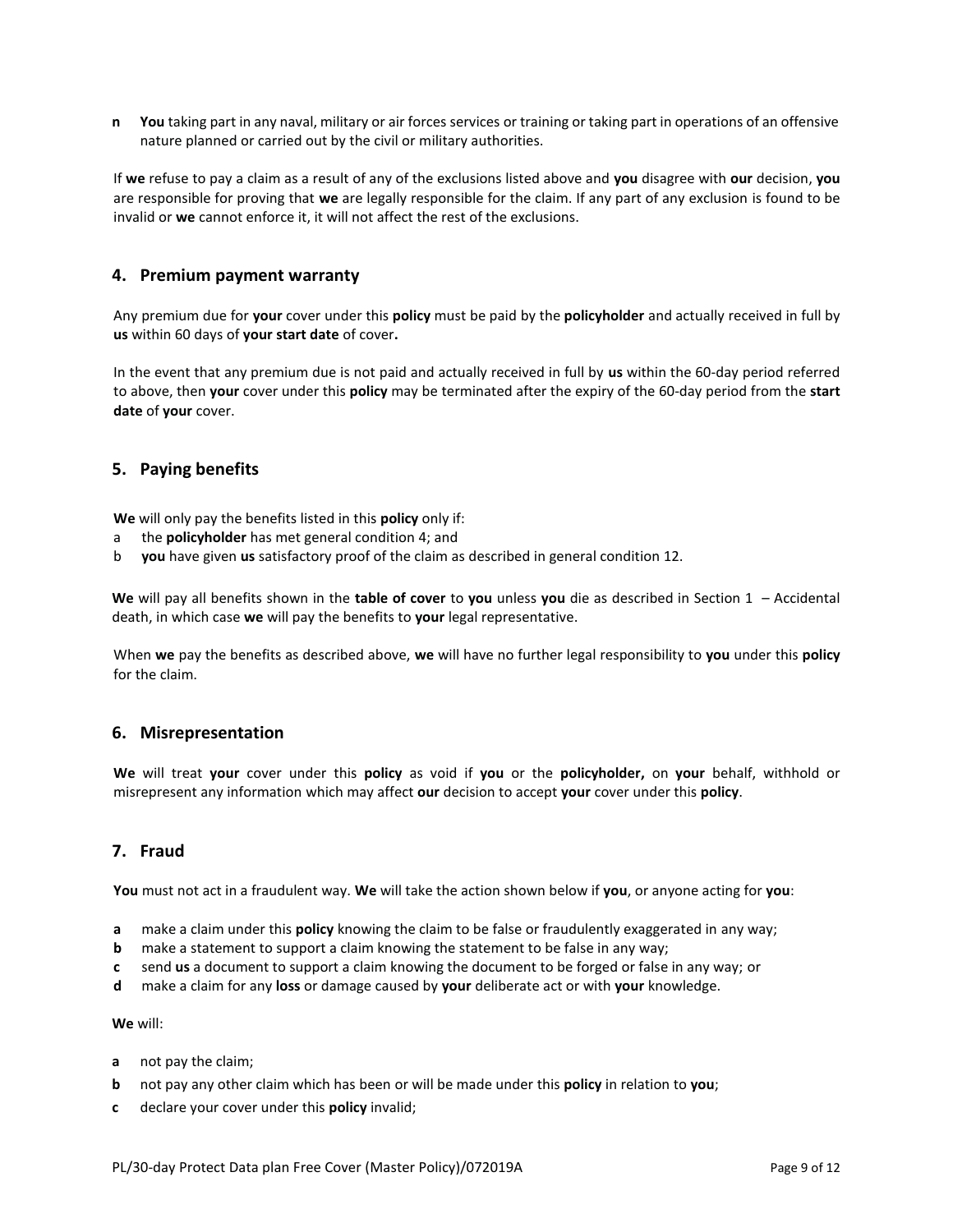- **d** recover from **you** the amount of any claim **we** have already paid to **you** or **your** legal representative under this **policy**;
- **e** not refund any premium to the **policyholder** for **your** cover;
- **f** not allow **you** to buy other policies from **us**; or
- **g** report **you** to the police.

#### **8. Reasonable Care**

**You** must take all reasonable precautions to avoid **accidents, injury** and **sickness** and take all practical steps to minimize claims.

#### **9. Duplicate cover**

If **you** have more than one cover under this **policy**, **we** will pay the benefit under a maximum of three covers for the same **accident** or **sickness you** suffer.

### **10. Taking over your rights**

**We** can take over any rights to defend or settle any claim and to take proceedings in **your** name to enforce **your** or **our** rights against any other person.

#### **11. Claims conditions**

**You** must tell **us** as soon as possible, and in any case within 30 days about any event which may give rise to a claim under this **policy**. **We** have the right to reject **your** claim and **we** will not be liable to pay any claim if **you** tell **us** later than 30 days from the date of event.

**We** will pay all claims in Singapore Dollars.

#### <span id="page-9-0"></span>**12. What to provide when sending us a claim**

**You** or **your** legal representative must supply all information, reports, original invoices and receipts, evidence, medical certificates, documents (such as translation of a foreign-language document into the English language), confirmed by oath if necessary, **we** may need before **we** assess any claim.

#### <span id="page-9-1"></span>**13. Cancellation and alteration**

- **a We** can cancel **your** cover under this **policy** by giving the **policyholder** seven days' notice, whether mailing address, email address, or contact number. The cancellation notice is deemed to be received on the same day if **we** deliver the notice by hand, mail, fax or email. To avoid doubt, **we** are not obligated to inform **you** of the cancellation.
- **b** The **policyholder** may cancel **your** cover under this **policy** by writing to **us**. The date of cancellation will depend on when **we** receive the notice of cancellation from the **policyholder**.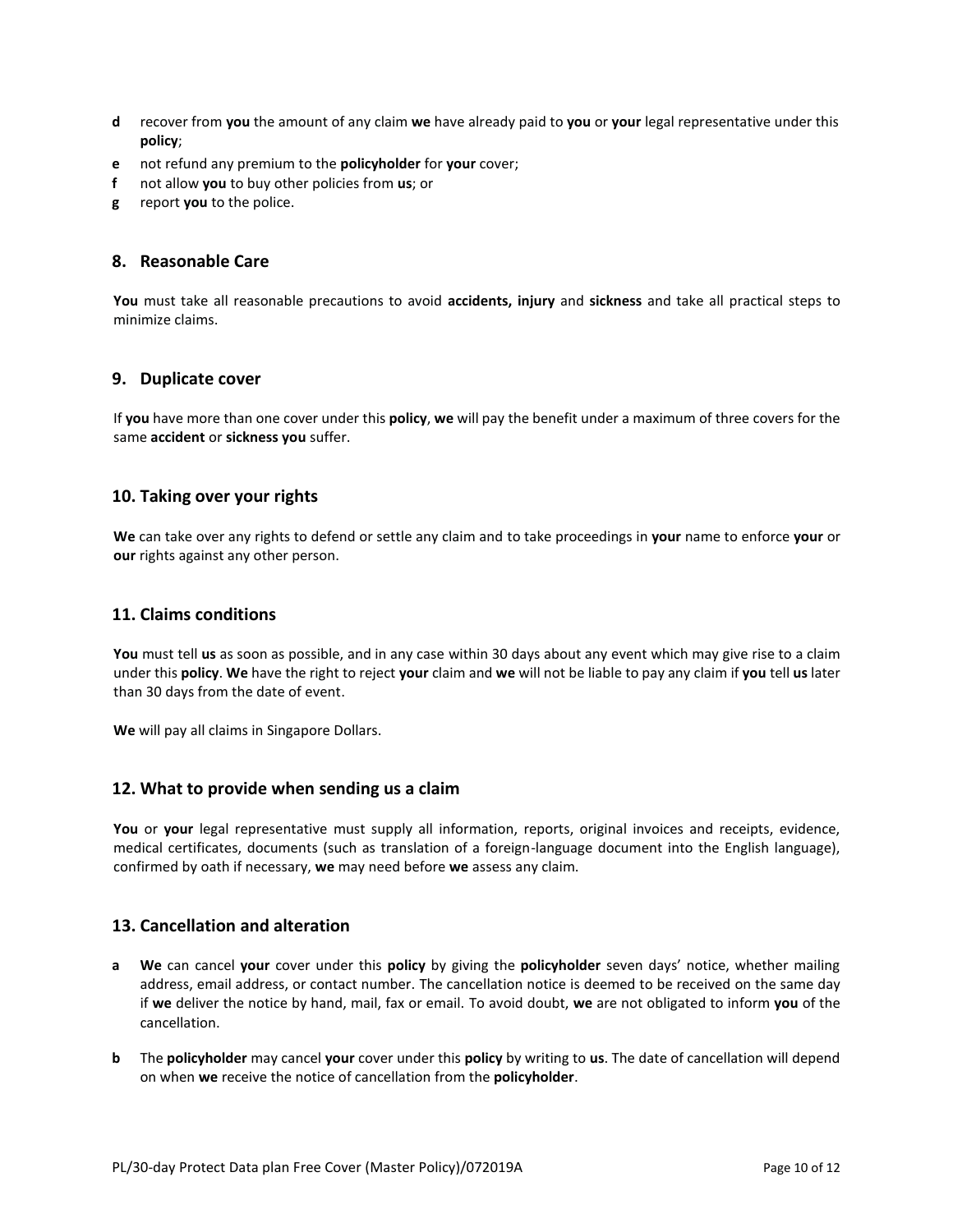- **c You** may cancel **your** cover under this **policy** by writing to **us**. The date of cancellation will depend on when **we**  receive the notice of cancellation from **you.**
- **d We** or the **policyholder** can cancel this **policy** by giving the other at least 3 months prior written notice. If the cancellation date of the **policy** is before the end of **your period of insurance**, **your** cover will end on the expiry date of the insurance cover.
- **e We** can make alterations to the **policy** with the agreement of the **policyholder**. If the alteration is made during **your period of insurance**, the alteration will not affect **your** existing cover.

### **14. Ending the insurance**

**Your** insurance cover will end immediately when:

- **a we** cancel **your** cover or this **policy** under general conditio[n 4,](#page-8-0) [6,](#page-8-1) [7,](#page-8-2) o[r 13;](#page-9-1)
- **b we** have paid 100% of the sum insured under [Section 1](#page-4-0)  [Accidental death](#page-4-0) or more than 50% of [Section 2](#page-4-1)  [Permanent disability;](#page-4-1) or
- **c you** no longer satisfy any of the eligibility requirements unless **we** have agreed in writing to continue cover.

When the **policy** ends under condition (a) or (b) above, **you** will not be eligible for any **policy** offering the same or similar benefits from **us**.

The **policy** will end immediately when the **policyholder** no longer satisfies the conditions set for the purchase of this **policy** unless **we** have agreed in writing to provide cover.

## **15. Excluding third party rights**

A person or company who is not covered by this **policy** has no right under the Contracts (Rights of Third Parties) Act (Chapter 53B) to enforce this **policy**.

## **16. Currency and interest**

All dollar amounts shown in the **policy** and **table of cover** are in Singapore dollars (S\$). **We** will not add interest to any amount **we** pay under this **policy**.

#### **17. Prohibited persons**

If **you** or any **relevant person** is found to be a **prohibited person**:

- **we** are entitled not to accept **your** application; and
- if any **policy** is issued, **we** are entitled to end the **policy**, not pay any benefit or not allow any transaction to be carried out under the **policy**. **We** will not refund any unutilised premium when the **policy** is ended.

**Our** decision in every respect of the above will be final.

The **policyholder** or **you** will need to inform **us** immediately if there is any change in any **relevant person's** identity, status or identity documents.